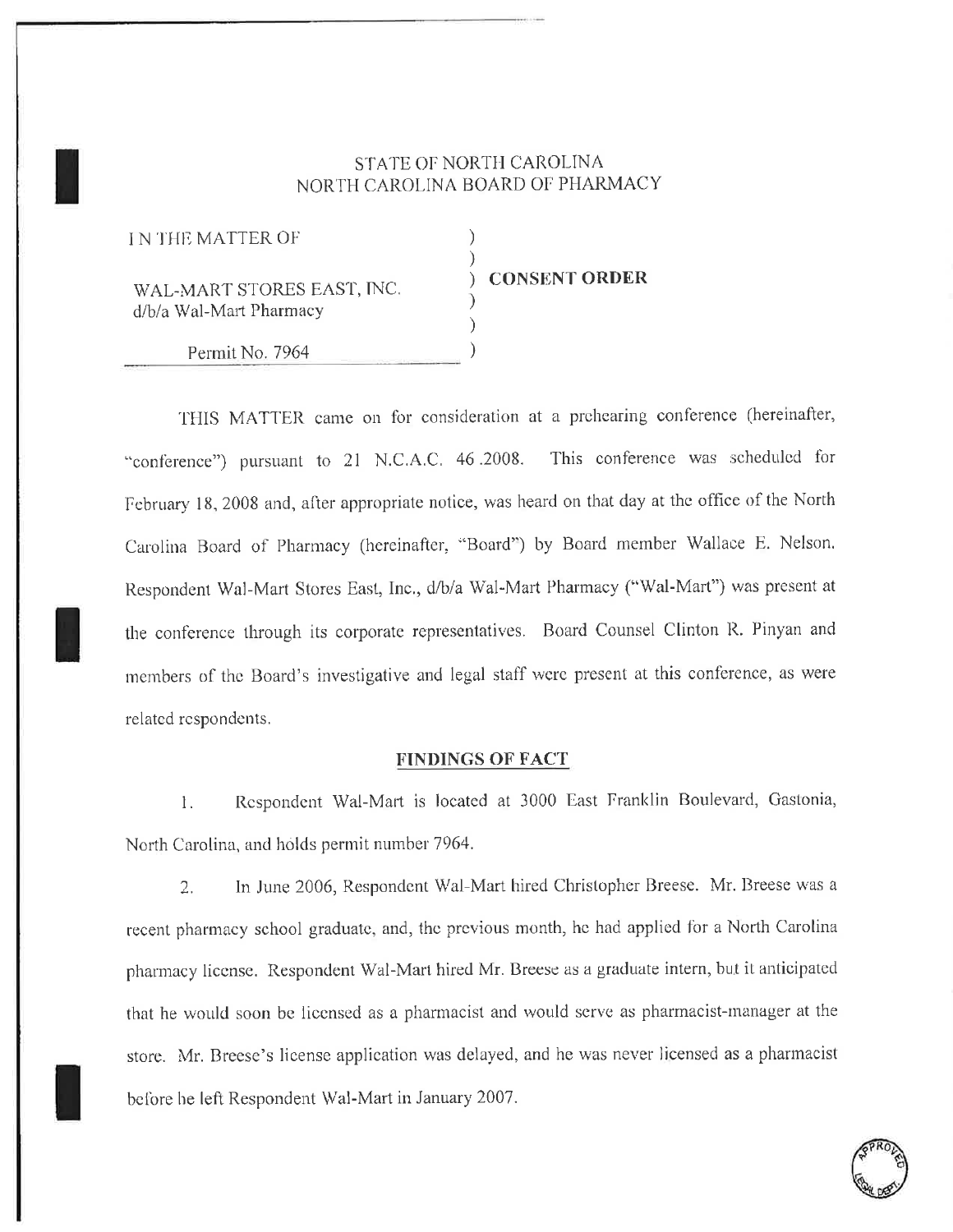$3<sub>1</sub>$ Respondent Wal-Mart identified Mr. Breese in its computer system as a graduate intern. Respondent Wal-Mart permits graduate interns in some states (where permitted by law) to visually four-point verify prescriptions and to be identified as the dispensing pharmacist on the labels of dispensed medications and in Wal-Mart's records. On various dates between June 27, 2006 and November 8, 2006, 454 different prescriptions were dispensed with labels showing that the drugs were dispensed by "Christopher J Breese, RPH." Wal-Mart's records further identify Mr. Breese as the dispensing pharmacist for those 454 prescriptions. Those prescriptions included controlled substances on schedules II, III, IV and V. While Wal-Mart denies that Mr. Breese visually four-point verified the prescriptions and asserts that a licensed pharmacist always actually verified the prescriptions and served as dispensing pharmacist, Wal-Mart acknowledges that there were labeling and recordkeeping violations resulting from listing Mr. Breese as the dispensing pharmacist on the prescriptions. Wal-Mart further admits that none of the pharmacists who were purportedly supervising Mr. Breese and verifying the prescriptions ever noticed that prescriptions were being dispensed with Mr. Breese listed as the dispensing pharmacist.

Beginning on or about September 23, 2007, Respondent Wal-Mart replaced  $4.$ Jeffrey Chodrow as pharmacist-manager with Kurt Lupton. When Respondent Wal-Mart placed Mr. Lupton in the position of pharmacist-manager, it told him that he would not have to be present at the store for a minimum of 32 hours a week, as required by North Carolina law, but that he could continue to work as a floater. Respondent Wal-Mart further neglected to instruct Mr. Lupton to perform the other supervisory and security functions of a pharmacist-manager, or to ensure that he was doing so. In sum, Respondent Wal-Mart installed Mr. Lupton as a

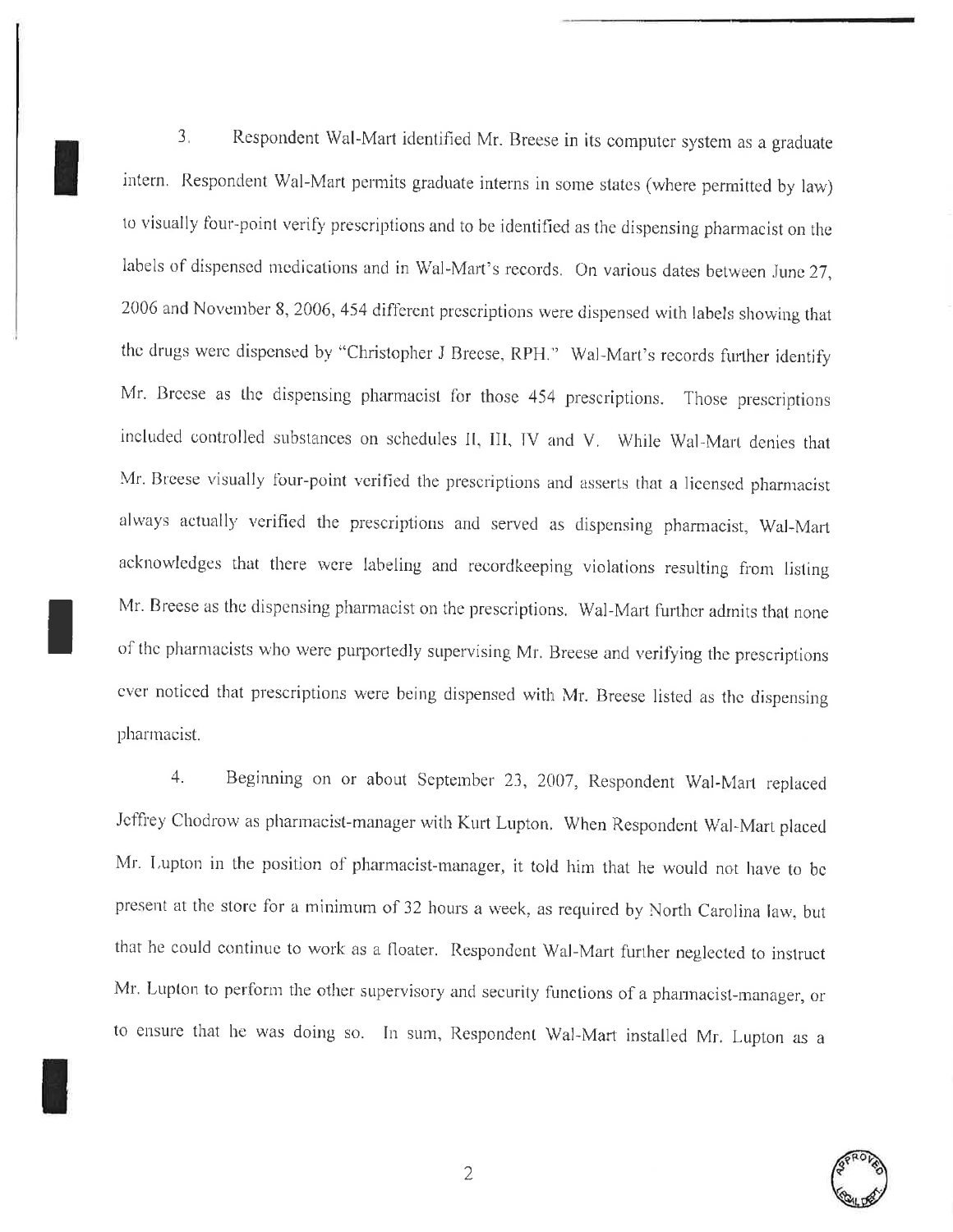pharmacist-manager in name only and disregarded North Carolina law with respect to the obligations of a pharmacist-manager.

5. During the fifteen (15) weeks that Mr. Lupton was purportedly the pharmacistmanager for Respondent Wal-Mart, he was present at the store for 32 hours for only one (1) of those weeks.

6. At the same time, Respondent Wal-Mart permitted, encouraged and/or aided and abetted Mr. Breese in performing supervisory and security functions that should have been performed by Mr. Lupton as pharmacist-manager.

7. Mr. Breese had keys and access codes to the pharmacy and routinely entered the pharmacy before a pharmacist was present. Representatives of Respondent Wal-Mart, including Mr. Lupton, were aware of this but permitted it to continue.

8. Respondent Wal-Mart issued Mr. Breese a badge that identified him as a pharmacist, and Mr. Breese wore this badge during the course of his employment. At some point during 2006. Mr. Breese further acquired a badge that identified him as the pharmacy manager. Respondent Wal-Mart's representatives observed or should have observed Mr. Breese wearing this pharmacy manager badge, and they did not stop Mr. Breese from wearing this badge.

### **CONCLUSIONS OF LAW**

Based on the above findings, the Board concludes as a matter of law:

Respondent Wal-Mart violated N.C. Gen. Stat. §§ 90-85.21B, 90-85.38(b), 1. 90-85.40(b) and (f), 90-108(a)(11), 90-640, 106-134 and 106-134.1; and 21 N.C.A.C. 46 .1601(e), 46 .1804(a), 46 .2302(a), 46 .2303, 46 .2304 and 46 .2502(a), (b) and (e).

3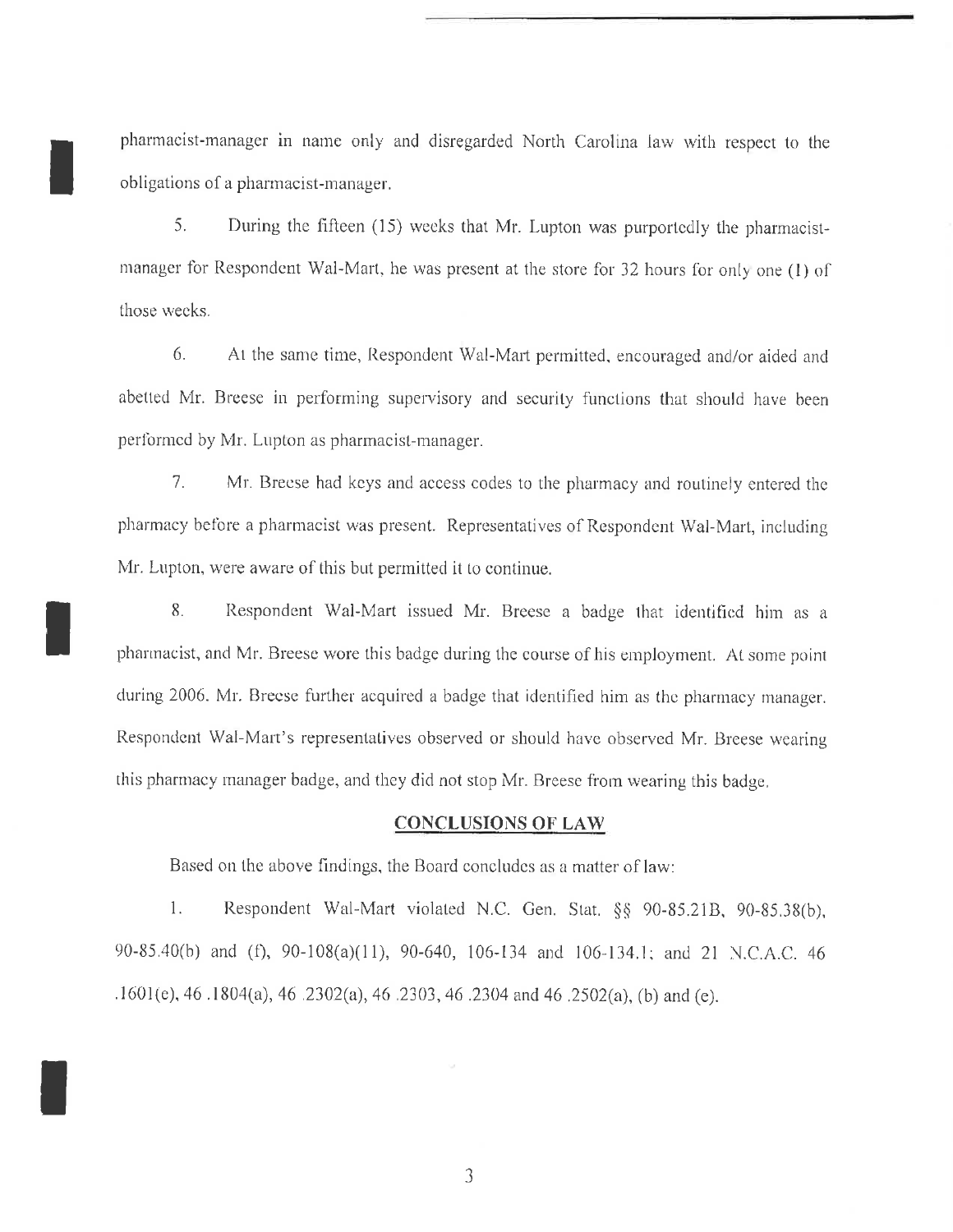2. Respondent Wal-Mart admits that the conduct in this matter constitutes sufficient grounds for disciplinary action on its permit under N.C. Gen. Stat. § 90-85.38.

Based upon the foregoing, and with the consent of the parties, IT IS THEREFORE ORDERED that the permit of Respondent Wal-Mart, Permit No. 7964, is hereby SUSPENDED for one  $(1)$  day. That suspension is stayed for one  $(1)$  year upon the following conditions:

i. Within 60 days of the date that the Board accepts this Order, Respondent Wal-Mart must provide a report to the Executive Director of satisfactory policies and procedures to ensure that graduate interns in North Carolina are not permitted or allowed (a) to represent themselves as pharmacists, (b) to perform the dispensing duties of pharmacists, (c) to perform the supervisory and security duties of pharmacist-managers and (d) to be entered on labels or in Wal-Mart records as dispensing pharmacists.

ii. Respondent Wal-Mart shall violate no laws governing the practice of pharmacy or the distribution of drugs;

iii. Respondent Wal-Mart shall violate no rules and regulations of the Board; and

iv. Respondent Wal-Mart shall cooperate with the Board, its attorneys, investigators and other representatives in any investigation and compliance with the provisions of this Consent Order.

If Respondent fails to comply with any terms or conditions of this Order, the period of stay described above shall be lifted and Respondent may be subject to additional disciplinary action by the Board.

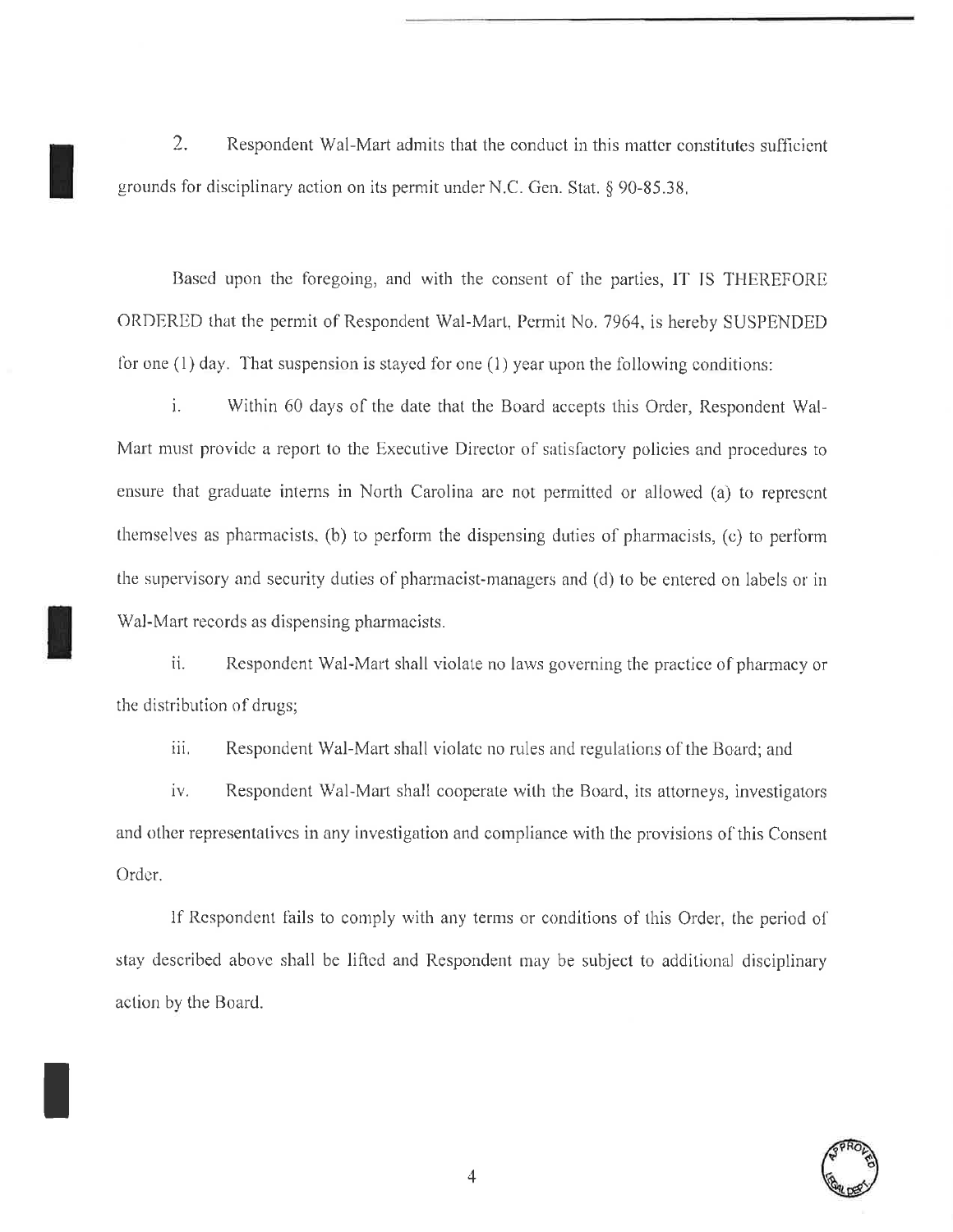This the  $\frac{25^{th}}{100}$  day of March, 2008.

## NORTH CAROLINA BOARD OF PHARMACY

 $2l$  $By:$ 

Jay W. Campbell, IV<br>Executive Director

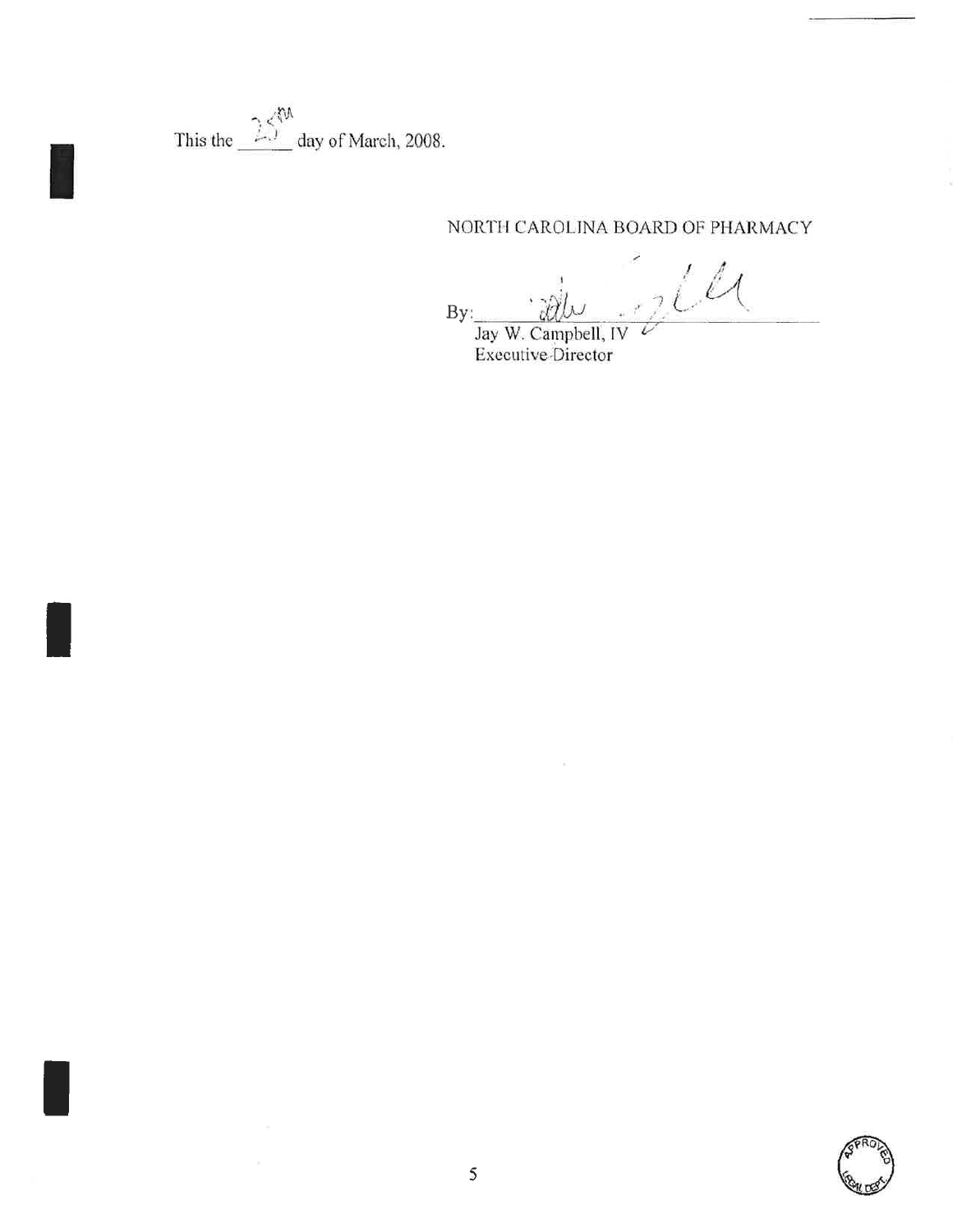Wal-Mart Stores East, Inc. d/b/a Wal-Mart Pharmacy, the holder of permit number 7964, has full knowledge that it has the right to a hearing, at which it would have the right to be represented at its expense by counsel, in this matter. The undersigned freely, knowingly and voluntarily waives such right by entering into this Consent Order.

The undersigned understands and agrees that by entering into this Consent Order, he or she certifies that he has read the foregoing Consent Order and that Wal-Mart Pharmacy voluntarily consents to the terms and conditions set forth therein and relinquishes any right to judicial review of Board actions which may be taken concerning this matter.

The undersigned further understands that should Wal-Mart Pharmacy violate the terms and conditions of this Consent Order, the Board may take additional disciplinary action.

The undersigned understands and agrees that this Consent Order will not become effective unless and until approved by the Board.

The undersigned understands that Wal-Mart Pharmacy has the right to have counsel of its choice review and advise it with respect to its rights and this Consent Order, and represents that it enters this Consent Order after consultation with its counsel or after knowingly and voluntarily choosing not to consult with counsel.

The undersigned certifies that its agent executing this Consent Order is duly authorized to execute the Consent Order on behalf of Wal-Mart Pharmacy and to bind the permit holder.

#### ACCEPTED AND CONSENTED TO BY:

WAL-MART STORES EAST, INC. (Permit No. 7964)

 $\Box$  Date  $\frac{3}{15}$ /08 By: Roy Chaniuk

Title: UP Phareman CVs



STATE OF <u>4rleansas</u>

# Binton COUNTY

I, the undersigned Notary Public of the County and State aforesaid, do hereby certify that the following person personally appeared before me this day and acknowledged the due execution of the foregoing document:

Date:  $3|9|0$ 

he Mia

TAMI J. WARD NOTARY PUBLIC STATE OF ARKANSAS BENTON COUNTY My Commission Expires 3-2-2012

My commission expires:  $3/4/12$